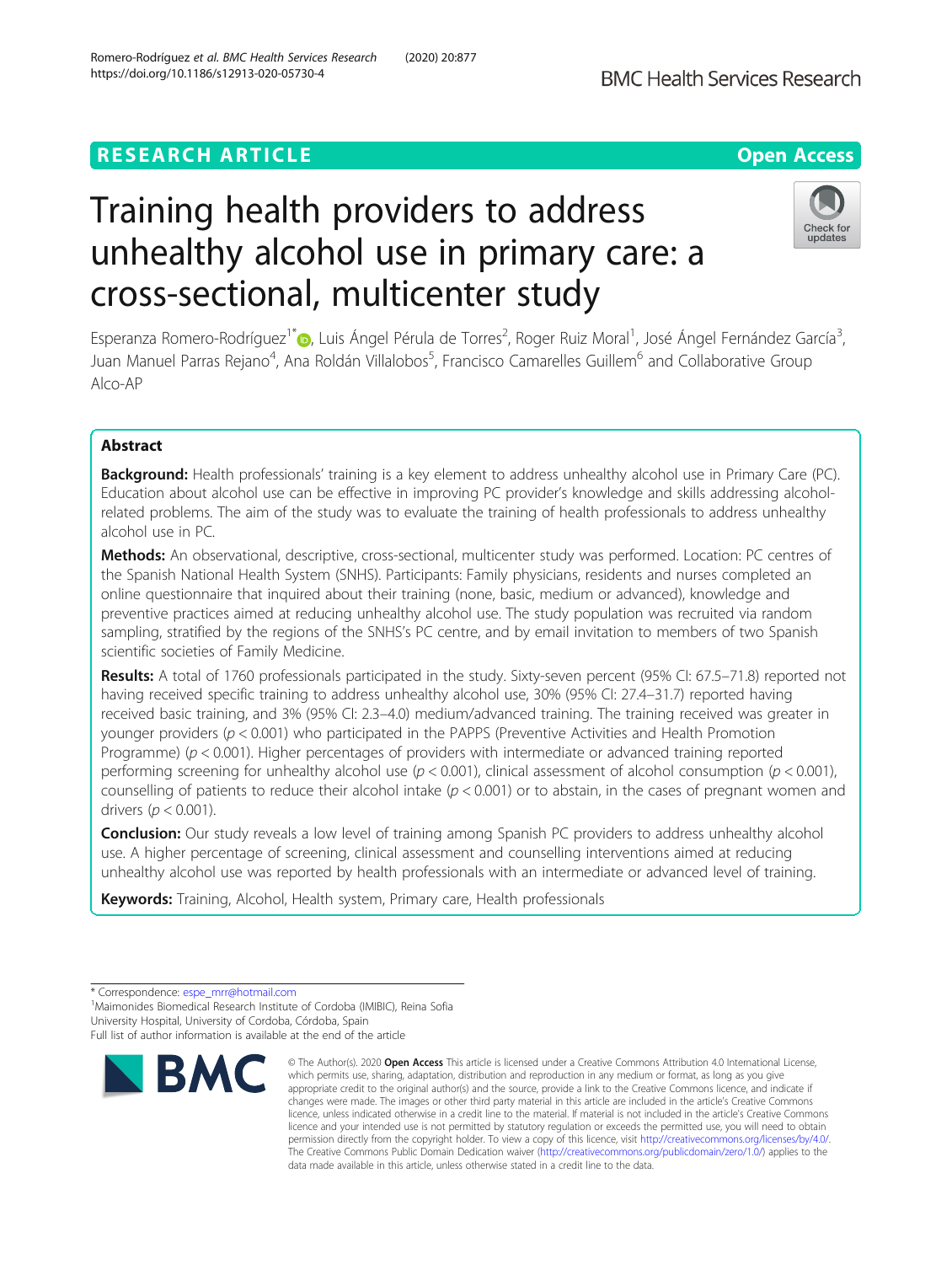# Background

Alcohol use constitutes one of the leading preventable causes of morbidity and mortality [\[1](#page-6-0)] and represents one of the main preventable risk factors for noncommunicable diseases, such as cardiovascular diseases, liver cirrhosis and various cancers [[2\]](#page-7-0). Due to the health, social and economic impact of alcohol consumption, the World Health Organization aims to increase knowledge of the magnitude and determinants of alcohol-related harm and of interventions that help prevent and reduce alcohol's impact on society [\[3\]](#page-7-0).

Despite the effectiveness of alcohol training programs demonstrated in multiple studies [[4](#page-7-0)–[7\]](#page-7-0), health professionals' level of training on prevention and treatment of unhealthy alcohol use is low during their undergraduate and residency program, and in continuing education received throughout their clinical practice  $[8, 9]$  $[8, 9]$  $[8, 9]$  $[8, 9]$ . This limitation in training constitutes one of the barriers to an alcohol prevention approach that health professionals face in their daily practice [\[10\]](#page-7-0).

Recently, several international studies have been published evaluating the development of strategies to train health professionals to address the issue of alcohol consumption. Along this line, Anderson's group  $[11]$  $[11]$  established the need to furnish Primary Care (PC) professionals with an adequate level of training and support to implement detection and intervention strategies for patients with unhealthy alcohol use. In addition, Keurhorst [\[12](#page-7-0)] reaffirms the concept of education/training as one of the basic keys to the acquisition of knowledge and preventive practices focused on screening and brief interventions in PC.

In Spain, several regional and national training strategies have been designed in the last decade aimed at improving approaches to alcohol among PC professionals, including the ARGOS Program [\[13](#page-7-0)] in Murcia, the Bebeu Menis training programme [\[14](#page-7-0)] in Catalonia, and the national programme "Mójate con el Alcohol" implemented by the Ministry of Health [\[15\]](#page-7-0). These training programs aim to inform health professionals about the importance of intervention at PC centres, and to increase their motivation and awareness of the problems arising from alcohol consumption, especially in adolescents, pregnant women and adults with unhealthy alcohol use. The programs favour the implementation of systematic interventions, through PC, for the prevention, and treatment of health problems related to alcohol use.

Several studies have shown the association between the levels of training held by health professionals on approaches to alcohol and their levels of preventive practice in the care they ultimately provide [[16](#page-7-0), [17](#page-7-0)]. Specifically, in the area of PC, training and support for health providers have a significant impact on the level of action on alcohol use subsequently attempted, as well as health professionals' therapeutic commitment and attitudes towards reducing alcohol consumption in PC [[18](#page-7-0)].

Several studies have addressed the training levels of health professionals from different health fields [[19](#page-7-0)–[21](#page-7-0)]. However, there are no published studies that address the level of training of Spanish PC professionals. Hence, a study is proposed with the following objectives: 1) To estimate PC professionals' level of training on alcohol prevention, 2) To evaluate the relationship between the demographic and work-role related variables of the professionals and the levels of training they have.

## Methods

An observational, descriptive, cross-sectional, multicenter study was designed. The study's population consisted of health professionals at PC centres across the Spanish National Health System (SNHS). The project was conducted from August 2014 to August 2016. The study was approved by the Ethics Committee of Cordoba's Reina Sofía Hospital in 2014.

The selection criteria for the study were: to be a PC professional (family physician, nurse or family medicine resident) of the SNHS, and to agree to participate in the study.

The study population was recruited in three ways:

- 1) Emails to participants from a previous study, the ECAC (European Code Against Cancer) project [[22](#page-7-0)], who had been recruited through PAPPS (Prevention and Health Promotion Activities Programme) and the Communication and Health Group, initiatives of the Spanish Society of Family and Community Medicine (semFYC).
- 2) Through the semFYC database and the Spanish Society of Primary Care Physicians (SEMERGEN), by sending emails to their members.
- 3) By means of a stratified random sampling of SNHS health centres, which was carried out based on the number of centres in each Autonomous Community. An email was sent to the director of the health centre, explaining the purpose of the study and encouraging him to publicise the study and have his team members complete the survey.

The list of centres was obtained from the Ministry of Health's catalogue [[23](#page-7-0)]. According to it, the number of health providers working in public PC was 33,482 and the number of health centres was 12,165. Assuming that 75% of the centres opted to collaborate on the study, with an average of 4 professionals per health centre, and 2 per local medical office, a sample of at least 430 local health centres and offices was deemed necessary.

The calculation of the sample size was made based on an alpha error of 5%, an accuracy of 3%, and an expected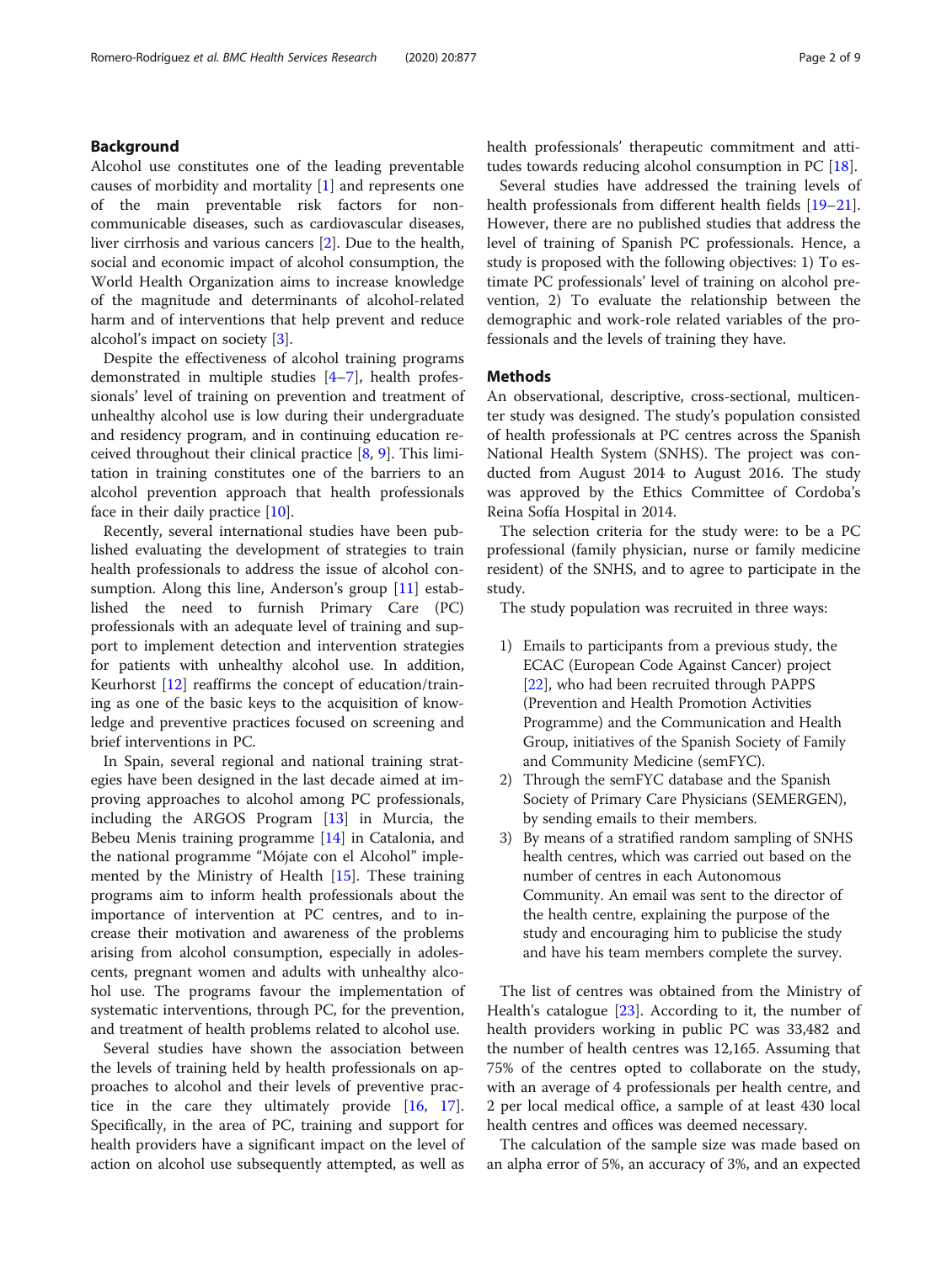prevalence of training in alcohol prevention of 50% (p =  $q = 0.5$ ; situation of maximum indetermination), it being necessary to include in the study at least 1068 professionals.

The survey was sent to 16,474 semFYC members and 8000 SEMERGEN members. Ultimately, 1110 members of semFYC and 469 members of SEMERGEN completed the questionnaire. The overall response rate, considering affiliation with scientific societies, was 6.4%.

The information was obtained through a questionnaire designed by members of Cordoba's Family and Community Medicine Teaching Unit, with proven experience in the design and validation of surveys, and under the guidance of experts from the PAPPS (Preventive Activities and Health Promotion Programme, an initiative of the Spanish Society of Family and Community MedicinesemFYC-) [[24\]](#page-7-0). The questionnaire developed for this study is provided as Additional File [1](#page-6-0). This questionnaire was designed to be filled out independently and anonymously by each participating professional, after signing the informed consent form. It was subjected to a consensus-based process for the validation of its clarity, logic and content.

The study's variables analysed were demographic (age; sex), professional (type of profession; resident trainer; time worked), training received on alcohol prevention (none, basic, medium or advanced), knowledge about alcohol consumption, and preventive practices aimed at reducing unhealthy alcohol use: identification of unhealthy alcohol use (screening for unhealthy alcohol use; clinical assessment), and counselling interventions (advice to reduce unhealthy alcohol use, counselling of pregnant women or drivers to abstain from alcohol).

The knowledge about alcohol consumption was measured by six self-reported items [concept of standard drink, concept of alcohol as a risk factor, concept of atrisk alcohol use (applied to men, and applied to women), concept of binge drinking (applied to men, and applied to women)]. Each item scored 0 (if the answer was incorrect) or 1 (if the answer was right). The overall knowledge of alcohol use was rated from 0 to 6. Preventive practices aimed at reducing unhealthy alcohol use encompassed detection of unhealthy alcohol use and counselling interventions. The identification of unhealthy alcohol use comprised two skills: clinical assessment and screening for unhealthy alcohol use in routine clinical practice; and counselling interventions encompassed advice to reduce unhealthy alcohol use and counselling of pregnant women or drivers to abstain from alcohol. Preventive practices aimed at reducing unhealthy alcohol use were reported according to the estimated percentage of patients for whom PC professionals provided clinical assessment, screening for unhealthy alcohol use, and counseling interventions. These practices were measured as follows: 0; 1–9%; 10–34%; 35–64%; 65–90%, 91–100%.

The surveys were completed online via Google Drive. The data was processed statistically with the SPSS (Statistical Package for the Social Sciences) v. 17.0 and EPID AT 3.1 programs. A descriptive statistic was produced, and confidence intervals (95% CI) were calculated for the main estimators of the study. Subsequently, a bivariate analysis was carried out to verify the relationship between the independent variables and the questions on specific training to deal with alcohol consumption (Chisquare test, mean comparison test, such as Student's tdistribution or ANOVA; after checking for normality – Kolmogorov-Smirnov test-, using bilateral contrasts, and a *p* ≤ 0.05).

A non-conditional multiple logistic regression analysis was performed to verify which variables were independently associated with the training received. The variables that were included in the regression model were: age, sex, type of professional, whether the professional is a participant in the PAPPS (these two treated as dummy variables), time worked in PC, and as resident trainers. Those variables whose  $p$  value with the Wald test was  $>$ 0.05 were eliminated, thereby obtaining the most parsimonious model. To verify the model's goodness of fit, the Hosmer-Lemeshow test was used. Finally, a multiple linear regression analysis was carried out to ascertain which variables were associated with the level of knowledge regarding alcohol use, with age, sex, type of professional, time worked and being a resident supervisor being considered independent variables.

# Results

A total of 1760 PC professionals participated in the study, with a predominance of females (62.9%; 95% CI: 60.6–65.2). Of the respondents, 75.6% were family physicians, 12.5% nurses, and 11.4% family medicine residents. Their average age was 47.7 years [Standard Deviation (SD): 11.24; range: 26 to 64; 95% CI: 47.17– 48.22), and their average time worked was 14.10 years (SD 10, 55; range: 1–39; 95% CI: 13.60–14.59). Twentysix percent (95% CI 23.8–28.0) of health professionals were PAPPS members.

Sixty-seven percent (95% CI: 67.5–71.8) of respondents reported not having received specific training on alcohol prevention; 30% (95% CI: 27.4–31.7) said they had not received basic training on this subject, 2.6% (95% CI: 1.8–3.3) stated that they had received intermediate training, and 0.5% (95% CI: 0.02–0.09) reported advanced training. The evaluation of the levels of training depending on the sociodemographic and occupational variables, revealed lower percentages received training in those professionals over age 46 ( $p = 0.015$ ),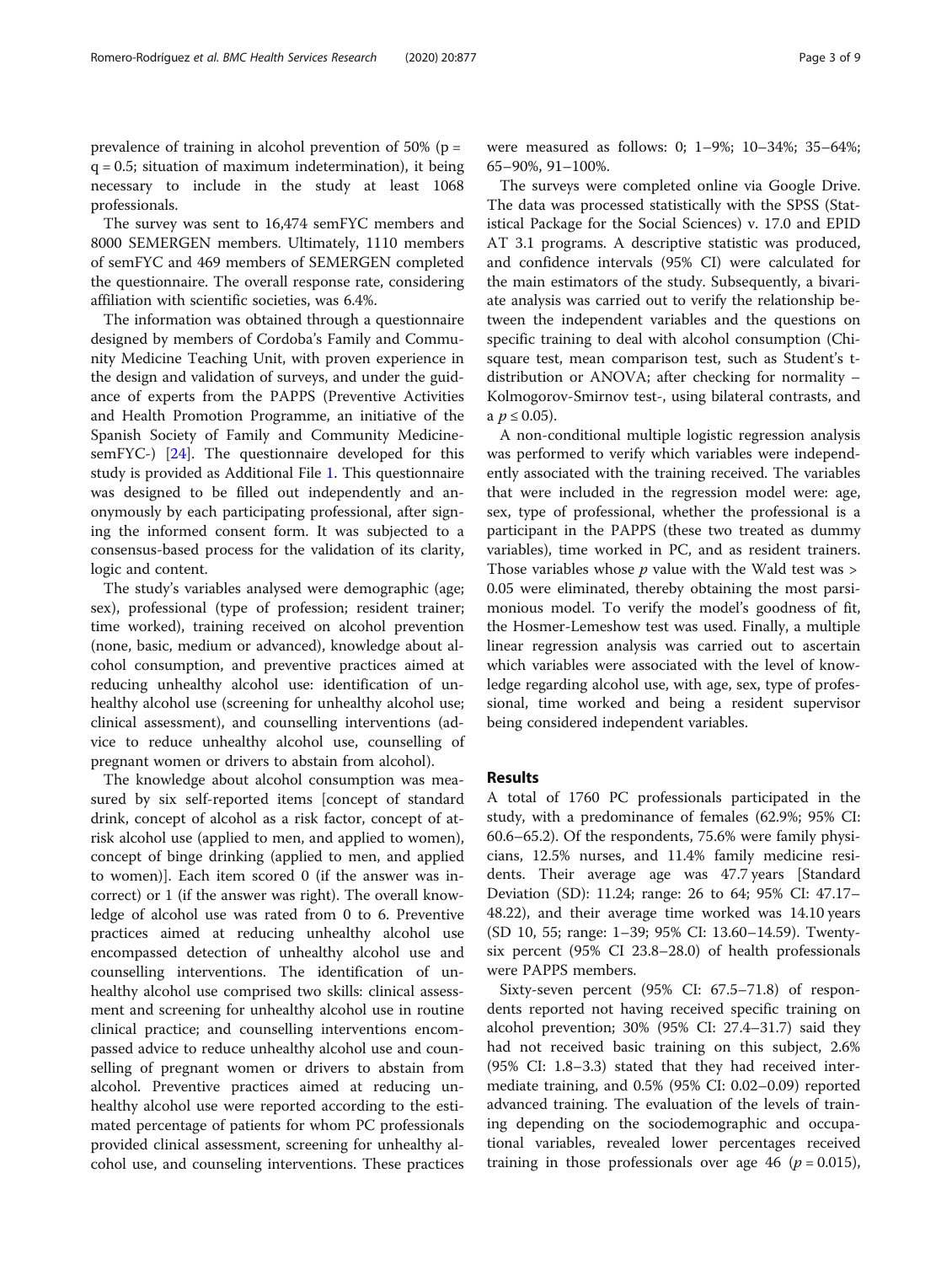Table 1 Training on alcohol prevention among Primary Care professionals, according to sociodemographic and occupational characteristics

| Sociodemographic and occupational<br>characteristics of health professionals |                  | Training on alcohol prevention |                      |                        |                  |       |
|------------------------------------------------------------------------------|------------------|--------------------------------|----------------------|------------------------|------------------|-------|
|                                                                              |                  | <b>None</b><br>n(%)            | <b>Basic</b><br>n(%) | <b>Medium</b><br>n (%) | Advanced<br>n(%) |       |
| Age (years)                                                                  | Younger than 35  | 290 (61.1)                     | 168 (35.4)           | 16(3.4)                | 1(0.2)           | 0.015 |
|                                                                              | $36 - 45$        | 286 (66.2)                     | 134 (31.0)           | 9(2.1)                 | 3(0.7)           |       |
|                                                                              | $46 - 55$        | 295 (69.2)                     | 119 (27.9)           | 8(1.9)                 | 4(0.9)           |       |
|                                                                              | 56 or older      | 307 (74.0)                     | 94 (22.7)            | 13(3.1)                | 1(0.2)           |       |
| Sex                                                                          | Female           | 734 (66.8)                     | 332 (30.2)           | 29(2.6)                | 4(0.4)           | 0.566 |
|                                                                              | Male             | 444 (68.4)                     | 183 (28.2)           | 17(2.6)                | 5(0.8)           |       |
| Type of provider                                                             | Family physician | 888 (67.2)                     | 391 (29.6)           | 35(2.6)                | 8(0.6)           | 0.242 |
|                                                                              | Resident         | 129 (62.0)                     | 72 (34.6)            | 6(2.9)                 | 1(0.5)           |       |
|                                                                              | Nurse            | 161 (73.9)                     | 52 (23.9)            | 5(2.3)                 | 0(0)             |       |
| Resident trainer                                                             | No.              | 777 (66.8)                     | 350 (30.1)           | 35(3.0)                | 2(0.2)           | 0.003 |
|                                                                              | Yes              | 401 (68.7)                     | 165 (28.3)           | 11(1.9)                | 7(1.2)           |       |
| Affiliated to PAPPS                                                          | No.              | 760 (68.8)                     | 313 (28.3)           | 27(2.4)                | 5(0.5)           | 0.004 |
|                                                                              | Yes              | 283 (62.5)                     | 150 (33.1)           | 16(3.5)                | 4(0.9)           |       |
|                                                                              | Do not know      | 135(71.1)                      | 52 (27.4)            | 3(1.6)                 | 0(0.0)           |       |

 $*$ The  $p$  values were obtained using the Chi-square test

and in those who were not mentors  $(p = 0.003)$ (Table 1).

The independent variables related to the PC professionals' training in alcohol prevention, by means of logistic regression analysis, were: age (younger age of the professional,  $p < 0.001$ ), type of provider (greater among family physicians and residents vs. nurses,  $p = 0.101$ ) and being a PAPPS participant  $(p = 0.001)$  (Table 2).

As shown in Table [3,](#page-4-0) health professionals with intermediate or advanced training on alcohol prevention reported higher levels of knowledge about alcohol use  $(ANOVA, p < 0.001).$ 

The analysis of the PC professionals' level of training in alcohol prevention and the identification of unhealthy alcohol use in PC revealed that those professionals with an intermediate or advanced level of training reported

Table 2 Variables associated with the level of training received regarding alcohol use. Logistic regression final model

| В       | р       | ΟR   | CI 95%        |
|---------|---------|------|---------------|
| $-0.02$ | < 0.001 | 0.98 | $0.98 - 0.99$ |
|         | 0.101   |      |               |
| 0.35    | 0.036   | 142  | $1.02 - 1.97$ |
| 0.38    | 0.094   | 146  | $0.94 - 2.29$ |
|         | 0.001   |      |               |
| 0.28    | 0.120   | 1.32 | $0.93 - 1.89$ |
| 0.66    | 0.001   | 1.93 | $1.30 - 2.85$ |
|         |         |      |               |

Dependent variable: training on alcohol use; OR = Odds Ratio; 95% CI: 95% Confidence Interval; PAPPS = Preventive Activities and Health Promotion Programme; Hosmer and Lemeshow test = 8.485;  $p = 0.388$ 

screening a higher percentage of their patients ( $p <$ 0.001) and providing clinical assessment for unhealthy alcohol use in a higher percentage  $(p < 0.001)$  (Table [4](#page-4-0)). Similarly, health providers who received intermediate or advanced training were more likely to advise their patients to reduce their alcohol consumption  $(p < 0.001)$ , or to abstain from alcohol consumption, for pregnant women  $(p < 0.001)$  and for users of machinery or motor vehicles  $(p < 0.001)$  (Table [5](#page-5-0)).

# **Discussion**

This study allows us to analyse Spanish health professionals' levels of training on alcohol prevention in PC. We were also able to describe the association between training levels and awareness of this public health problem, and how this affects their preventive practices aimed at reducing alcohol consumption in PC. Our study reveals a low level of training among Spanish PC providers on approaches to address unhealthy alcohol use. In addition, health professionals with an intermediate or advanced level of training reported providing screening, clinical assessment and advice to reduce unhealthy alcohol use in a higher percentage of their patients.

PC health professionals are in an ideal position to address unhealthy alcohol use, as they are the most accessible in the health system, have a biopsychosocial viewpoint of patients and their families, and provide ongoing care [[25\]](#page-7-0). The current training program in the specialties of Family and Community Medicine and Nursing features a specific competence area for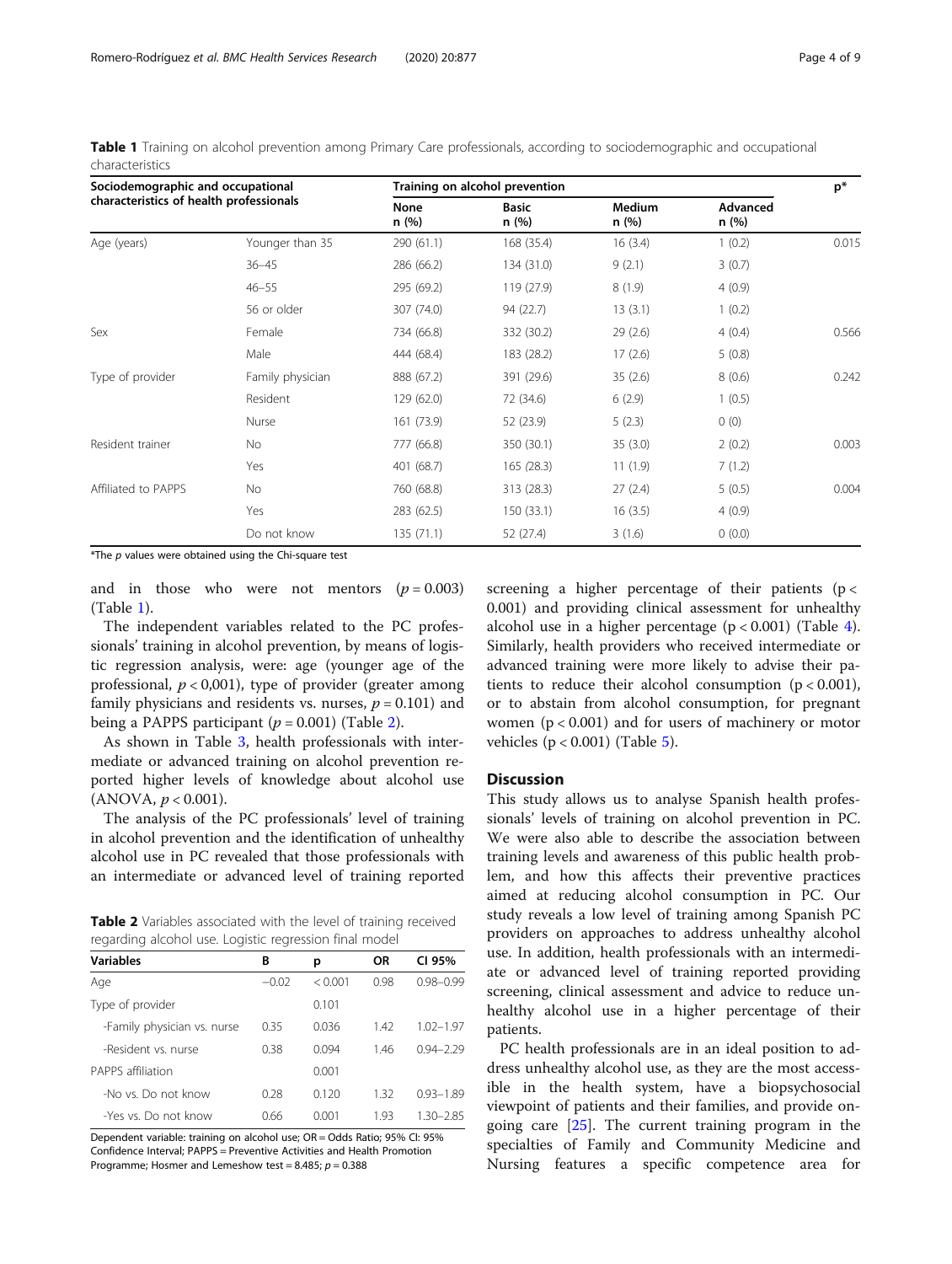| <b>Training received</b>       | Average score | SD   | CI 95%        | Min | Max | n*      |
|--------------------------------|---------------|------|---------------|-----|-----|---------|
| No training                    | 2.49          | 82.  | 2.39-2.59     |     |     | < 0.001 |
| Basic training                 | 3.01          | .87  | $2.85 - 3.17$ |     |     |         |
| Intermediate/Advanced Training | 3.65          | 2.06 | $3.10 - 4.21$ |     |     |         |

<span id="page-4-0"></span>Table 3 Knowledge of Primary healthcare professionals regarding alcohol use, according to the training received in this area

 $*$ The  $p$  values were obtained via the ANOVA test

\*\*SD: Standard Deviation: 95% CI = 95% Confidence Interval: Min = minimum: Max = maximum

addressing problems related to substance use, including alcohol [\[26](#page-7-0)]. However, the continuing training that health professionals receive, once their residency period is over, is optional and not always focused on alcohol prevention in PC [[27,](#page-7-0) [28](#page-7-0)].

Our study, concurring with a range of previous research, shows that the level of health professionals' training focused on reducing alcohol consumption is low [[29](#page-7-0)–[32](#page-7-0)]. Of note are the findings indicating that the youngest professionals, and medical staff affiliated to PAPPS, benefit from a higher level of alcohol-related training. This could be due to the fact that during the period when doctors and nurses are resident interns, they do receive specific training on preventive approaches to alcohol consumption, but training in this area is scarce after finishing their residencies. These results highlight the need to bolster the continuing education of health professionals aimed at promoting health and preventing risk factors. Keurhorst et al. suggests the combination of multifaceted strategies to increase the delivery of alcohol screening and brief intervention and decrease patient's alcohol use [[33](#page-7-0)]. These multicomponent strategies include organisational-, professional-, and patient-orientated interventions that can be used to implement the level of training on alcohol prevention among PC professionals (particularly in older physicians who have not received recent training on alcohol use).

According to a Delphi study [[34\]](#page-7-0) conducted on Spanish health professionals in 2007 on priorities in health promotion and prevention in PC, 84.3% of respondents stated that the consumption of alcohol, tobacco and illegal drugs is a preventive priority at PC facilities, followed by cardiovascular health problems (68.7%) and lifestyles (61.5%). The hurdles that PC health professionals face in preventive practice to tackle these health problems include a lack of training (59%), the attitudes of professionals towards prevention (18%) and the perception of limited usefulness of the interventions (18.1%). Taking into account the previous results, it follows that the training for professionals in the field of prevention and health promotion must take into account

Table 4 Training received on alcohol prevention amongst health professionals and their identification of unhealthy alcohol use in Primary Care

| Identification of unhealthy alcohol use        | Training received on alcohol prevention |                       |                          |         |  |
|------------------------------------------------|-----------------------------------------|-----------------------|--------------------------|---------|--|
|                                                | None<br>n (%)                           | <b>Basic</b><br>n (%) | Medium/Advanced<br>n (%) | $p^*$   |  |
| Clinical assessment of unhealthy alcohol use** |                                         |                       |                          | < 0.001 |  |
| 0%                                             | 74 (6.3)                                | 9(1.7)                | 0(0.0)                   |         |  |
| $1 - 9%$                                       | 31(26.3)                                | 77 (15.0)             | 8(14.5)                  |         |  |
| 10-34%                                         | 277(23.5)                               | 126 (24.5)            | 10(18.2)                 |         |  |
| 35-64%                                         | 227 (19.3)                              | 111(21.6)             | 13 (23.6)                |         |  |
| 65-90%                                         | 173 (14.7)                              | 129 (25.0)            | 14(25.5)                 |         |  |
| 91-100%                                        | 117(9.9)                                | 63 (12.2)             | 10(18.2)                 |         |  |
| Screening for unhealthy alcohol use**          |                                         |                       |                          | < 0.001 |  |
| 0%                                             | 340 (28.9)                              | 67(13.0)              | 9(16.4)                  |         |  |
| $1 - 9%$                                       | 415 (35.2)                              | 174 (33.8)            | 19 (34.5)                |         |  |
| 10-34%                                         | 180 (15.3)                              | 119(23.1)             | 6(10.9)                  |         |  |
| 35-64%                                         | 120 (10.2)                              | 60 (11.7)             | 10(18.2)                 |         |  |
| 65-90%                                         | 85(7.2)                                 | 72 (14.0)             | 6(10.9)                  |         |  |
| 91-100%                                        | 38(3.2)                                 | 23(4.5)               | 5(9.1)                   |         |  |

\*The p values were obtained using the Chi-square test

\*\*Estimated percentage of patients for whom the primary care practitioner provided that activity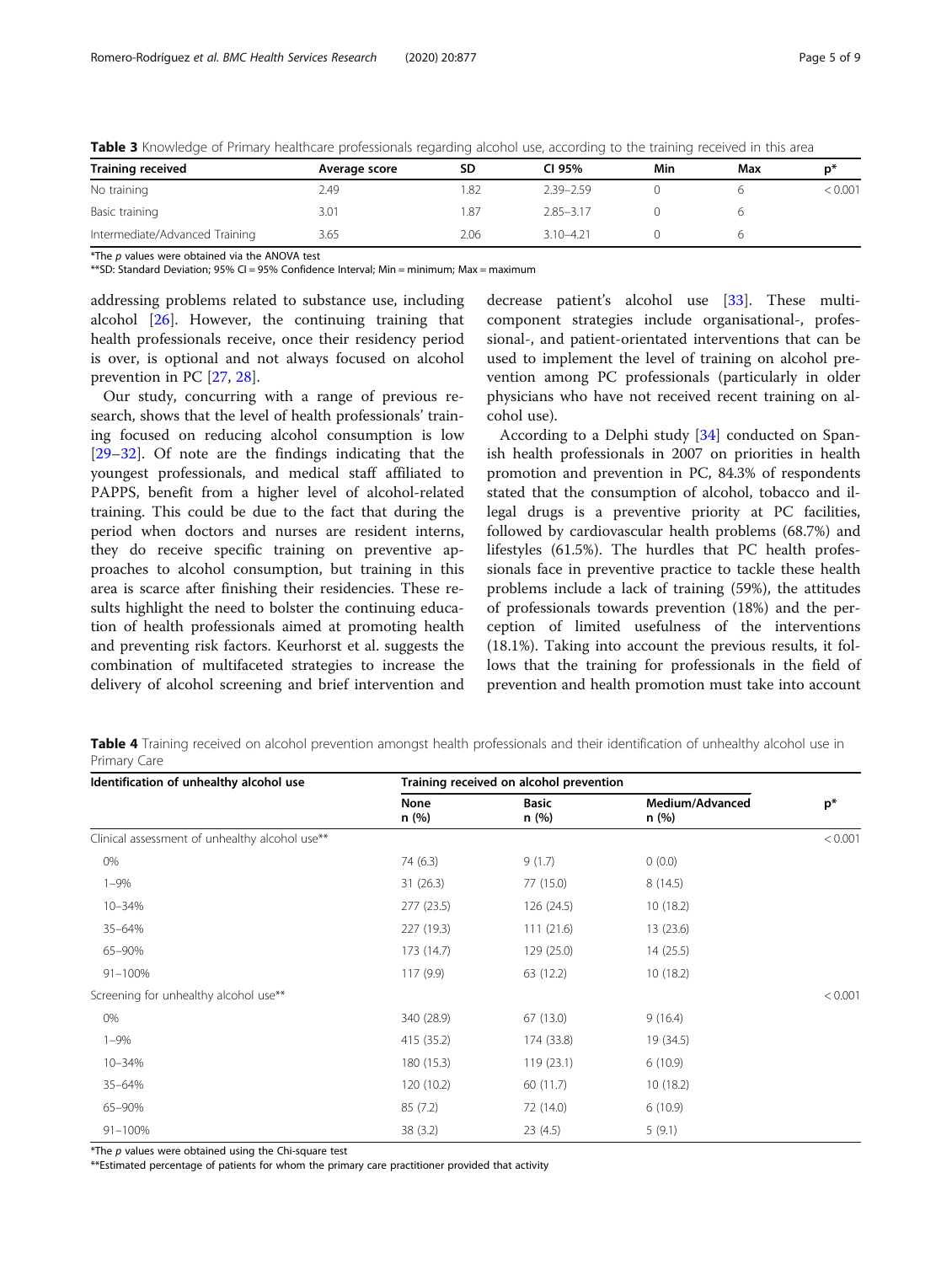| Counselling interventions to reduce/abstain from alcohol use                                 |              | Training received on alcohol prevention |                         |         |  |
|----------------------------------------------------------------------------------------------|--------------|-----------------------------------------|-------------------------|---------|--|
|                                                                                              | None<br>n(%) | <b>Basic</b><br>n (%)                   | Medium/Advanced<br>n(%) | $p^*$   |  |
| Counselling to reduce alcohol use**                                                          |              |                                         |                         | < 0.001 |  |
| 0%                                                                                           | 24(2.0)      | 1(0.2)                                  | 1(0.2)                  |         |  |
| $1 - 9%$                                                                                     | 151 (12.8)   | 36(7.0)                                 | 3(5.5)                  |         |  |
| 10-34%                                                                                       | 239 (20.3)   | 94 (18.3)                               | 12(21.8)                |         |  |
| 35-64%                                                                                       | 275 (23.3)   | 108 (21.0)                              | 8(14.5)                 |         |  |
| 65-90%                                                                                       | 287 (24.4)   | 149 (28.9)                              | 17 (30.9)               |         |  |
| 91-100%                                                                                      | 202 (17.7)   | 127(24.7)                               | 14(25.5)                |         |  |
| Counselling pregnant women to abstain from alcohol use**                                     |              |                                         |                         | < 0.001 |  |
| 0%                                                                                           | 57 (4.8)     | 7(1.4)                                  | 0(0.0)                  |         |  |
| $1 - 9$                                                                                      | 107(9.1)     | 27(5.2)                                 | 5(9.1)                  |         |  |
| 10-34%                                                                                       | 91(7.7)      | 52 (10.1)                               | 4(7.3)                  |         |  |
| 35-64%                                                                                       | 74 (6.3)     | 42(8.2)                                 | 3(5.5)                  |         |  |
| 65-90%                                                                                       | 156 (13.2)   | 76 (13.2)                               | 5(9.1)                  |         |  |
| $91 - 100%$                                                                                  | 693 (58.8)   | 311 (60.4)                              | 38 (69.1)               |         |  |
| Counselling operators of machinery, and motor vehicle drivers, to abstain from alcohol use** |              |                                         |                         | < 0.001 |  |
| 0%                                                                                           | 88 (7.5)     | 16(3.1)                                 | 0(0)                    |         |  |
| $1 - 9%$                                                                                     | 188 (16.0)   | 49 (9.5)                                | 11(20.0)                |         |  |
| 10-34%                                                                                       | 167 (14.2)   | 80 (15.5)                               | 3(5.5)                  |         |  |
| 35-64%                                                                                       | 146 (12.4)   | 90 (17.5)                               | 10(18.2)                |         |  |
| 65-90%                                                                                       | 233 (19.8)   | 100 (19.4)                              | 10(18.2)                |         |  |
| $91 - 100%$                                                                                  | 355 (30.2)   | 180 (35.0)                              | 21 (38.2)               |         |  |

<span id="page-5-0"></span>Table 5 Counselling interventions delivered by health professionals to reduce or abstain from alcohol use according to the training received on this subject

 $*$ The  $p$  values were obtained using the Chi-square test

\*\*Estimated percentage of patients for whom the primary care practitioner provided that activity

not only the transmission of knowledge about risk factors, but also increasing health professionals' willingness to address this problem.

In relation to the healthcare profession, our study does not reveal a significant relationship between the training received on alcohol use and the different health professions, although our data does show that family physicians have higher levels of training on alcohol consumption than the nursing group. In 2018 Wamsley et al. [\[35\]](#page-7-0) analysed the training differences between health professionals. In the case of doctors, the training received is oriented towards the diagnosis and treatment of acute and chronic diseases, with levels of postgraduate training on alcohol and other drugs varying depending on medical specialty. However, nursing training is focused on patient care, with a major practical component aimed at promoting health and preventing disease. This contrasts with our findings, since nursing reported less training in alcohol prevention than family physicians.

Studies have shown how PC professionals' level of training has an impact on clinical practices aimed at reducing alcohol consumption [\[19](#page-7-0), [36,](#page-7-0) [37\]](#page-7-0). Our findings

reveal that health professionals' training level affects the screening for unhealthy alcohol use, as well as their clinical assessment for this substance. Similarly, it is observed that professionals with more training are more likely to counsel their patients to reduce or abstain from alcohol use, particularly in cases of pregnant women and motor vehicle drivers. Given the importance of this finding in the clinical setting, strengthening the training of health professionals in this area should be a priority [\[38](#page-7-0)], in order to improve levels of prevention and health promotion, especially in at-risk populations, such as adolescents  $[39]$  $[39]$ , pregnant women  $[40]$  $[40]$ , and those whose alcohol consumption may have repercussions on third parties, such as operators of machinery and motor vehicle drivers [[41\]](#page-8-0).

# Strengths and limitations

This study has limitations that need to be considered. One of the difficulties encountered in measuring the health professionals' level of training is the validity of the data obtained, as the degree of training was measured via voluntary declarations by the health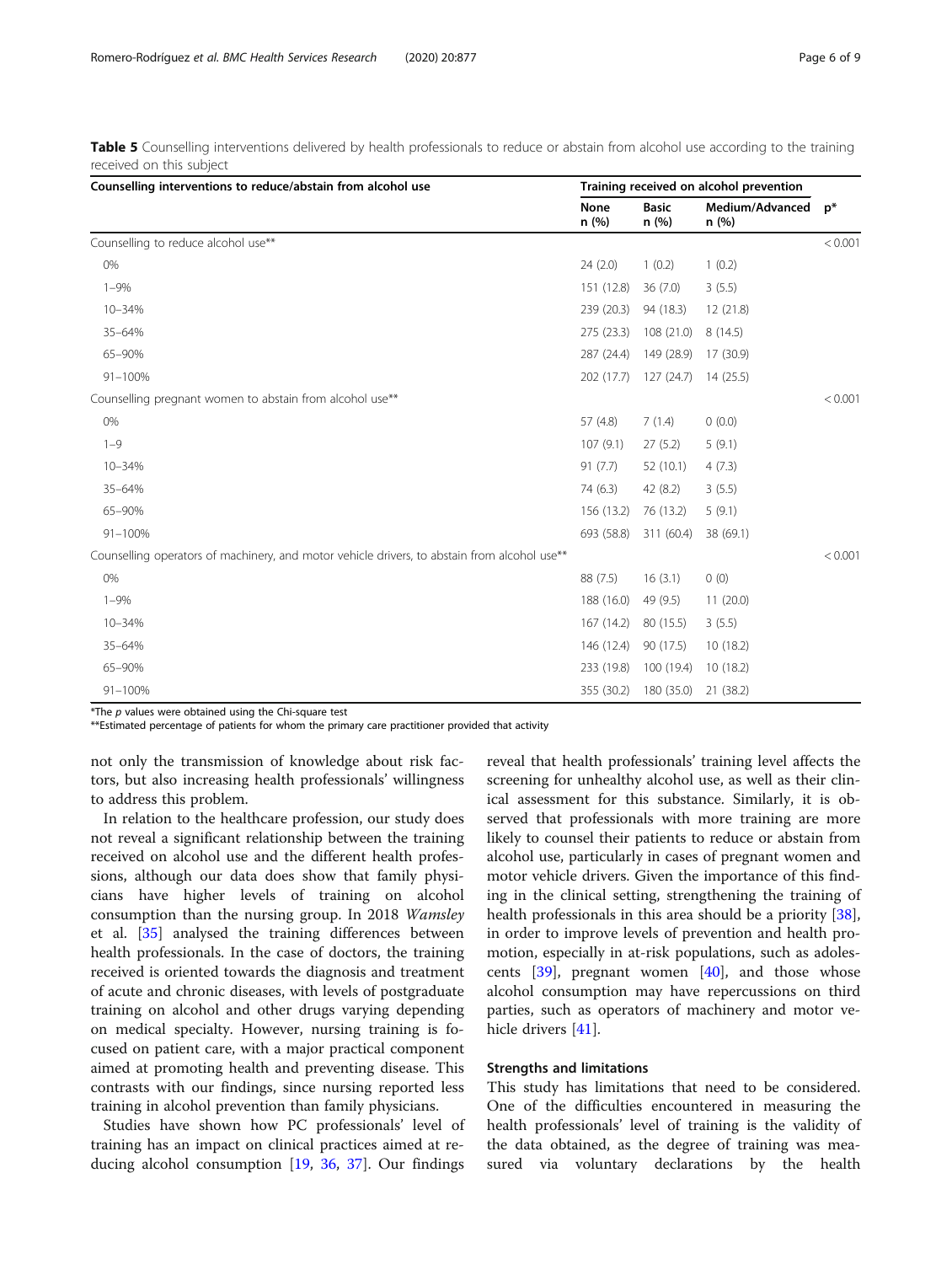<span id="page-6-0"></span>professionals themselves, and not through more objective methods. This may have led to an overestimation of their levels of training. Another limitation of the study is the difficulty of comparing our data with that previously published on this subject, given the heterogeneity of criteria established to measure training received. This makes it difficult to establish consistent conclusions about health professionals' training to deal with alcohol. In addition, it would be useful to know how frequently the participants received this training and identified patients with unhealthy alcohol use in the clinical setting. Furthermore, another limitation is the low participation rate identified in the present study. Our response rate of 6.4% contrasts with the overall participation of 27–54% published in European surveys [\[4](#page-7-0), [42](#page-8-0)]. A possible explanation for this may lie in that professionals were uncertain about alcohol as an issue, due to the lack of training in alcohol prevention received during the residency program and the low continuing education received throughout their clinical practice.

Likewise, it is necessary to keep in mind possible selection bias, given the voluntary nature of the questionnaire, as the most motivated professionals may be more likely to answer it, which could distort the prevalence of training on the prevention of alcohol use [\[43](#page-8-0)]. Another limitation of the study may be the social desirability bias. It is possible that those who completed their training program may be less reluctant to admit they are not applying what they learned.

One of the strengths of our study, compared to others published in the field of PC, is its sample size. To date it is the largest work nationwide, and one of the largest at the international level. Furthermore, the present study represents one of the first nationwide analysis focused on the training of Spanish healthcare professionals in alcohol prevention, as well as their clinical practices aimed at reducing alcohol intake.

## Conclusions

Our study reveals a low level of training in alcohol prevention among Spanish PC professionals. For this reason, the need to develop preventive strategies, awareness-raising interventions, and training for health professionals on the risks of alcohol use and ways to reduce these risks in the general population, is evident. This fact is of great importance in the clinical field, given the significant influence that PC professionals have on the promotion of health and the prevention of unhealthy alcohol use.

# Supplementary information

Supplementary information accompanies this paper at [https://doi.org/10.](https://doi.org/10.1186/s12913-020-05730-4) [1186/s12913-020-05730-4](https://doi.org/10.1186/s12913-020-05730-4).

Additional file 1.

#### Abbreviations

CI: Confidence Interval; ECAC: European Code Against Cancer; Min: Minimum; Max: Maximum; OR: Odds Ratio; PAPPS: Program of Preventive Activities and of Promotion of the Health; PC: Primary care; SD: Standard deviation; SEME RGEN: Spanish Society of Primary Care Physicians; semFYC: Spanish Society of Family and Community Medicine; SNHS: Spanish National Health System; SPSS: Statistical Package for the Social Sciences

#### Acknowledgments

The authors would like to acknowledge support from the primary health care professionals of the Spanish National Health System, especially to the group of healthcare providers ¨Collaborative Group Alco-AP¨.

#### Authors' contributions

ERR, LPT, RRM, JFG, JPR, ARV and FCG were involved in the conception and design of the study, as well as the data acquisition. LPT and ERR performed the analyses. ERR drafted the manuscript, which was revised by LPT. All authors gave final approval of the version submitted.

#### Funding

The study has been financed by the Spanish Society of Family and Community Medicine (semFYC, Sociedad Española de Medicina Familiar y Comunitaria) through the Francesc Borrell Scholarship in the year 2018 and has been awarded with the 1st Prize for the Best Research Project in Primary Care by the Spanish Society of Primary Care Physicians (SEMERGEN, Sociedad Española de Médicos de Atención Primaria) in the year 2018. The funder had no role in the design of the study, nor in preparation, review, and approval of the manuscript. The funder had no role in the collection, management, analysis, and interpretation of the data.

#### Availability of data and materials

The datasets used/or analyzed during the current study are available from the corresponding author on reasonable request.

#### Ethics approval and consent to participate

The study protocol was approved by the Ethics Committee of Hospital Reina Sofía of Cordoba.

Written informed consent was obtained from all subjects prior to participation in this project.

#### Consent for publication

Not applicable.

#### Competing interests

The authors declare that they have no competing interests.

#### Author details

<sup>1</sup>Maimonides Biomedical Research Institute of Cordoba (IMIBIC), Reina Sofia University Hospital, University of Cordoba, Córdoba, Spain. <sup>2</sup>Teaching Unit of Family and Community Medicine of Cordoba, Program of Preventive Activities and Health Promotion -PAPPS- (semFYC), Maimonides Biomedical Research Institute of Cordoba (IMIBIC), Reina Sofia University Hospital, University of Cordoba, Cordoba, Spain. <sup>3</sup>Villarrubia Health Center, Andalusian Health Service, Maimonides Biomedical Research Institute of Cordoba (IMIBIC), Reina Sofia University Hospital, University of Cordoba, Cordoba, Spain. <sup>4</sup>Villanueva del Rey Health Center, Andalusian Health Service, Maimonides Biomedical Research Institute of Cordoba (IMIBIC), Reina Sofia University Hospital, University of Cordoba, Cordoba, Spain. <sup>5</sup>Teaching Unit of Family and Community Medicine of Cordoba, Carlos Castilla Del Pino Health Center, Maimonides Biomedical Research Institute of Cordoba (IMIBIC), Reina Sofia University Hospital, University of Cordoba, Cordoba, Spain. <sup>6</sup>Infanta Mercedes Health Center, Madrid Health Service, PAPPS Health Education Group (semFYC), Madrid, Spain.

# Received: 31 October 2019 Accepted: 10 September 2020 Published online: 16 September 2020

#### References

1. World Health Organization. Alcohol. Key Facts. 2018. Available at: [http://](http://www.who.int/newsroom/fact-sheets/detail/alcohol) [www.who.int/newsroom/fact-sheets/detail/alcohol](http://www.who.int/newsroom/fact-sheets/detail/alcohol). Accessed 22 July 2019..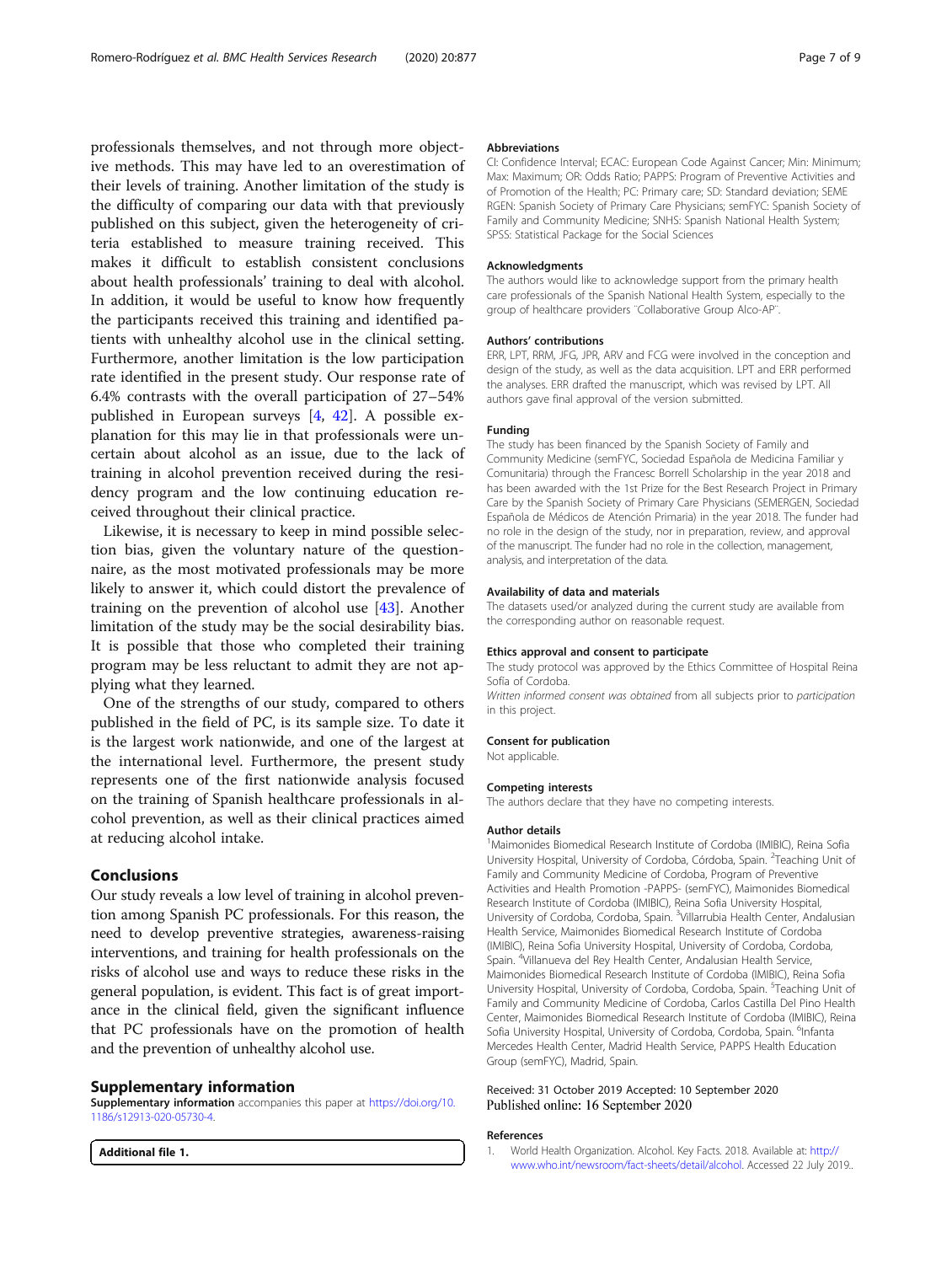- <span id="page-7-0"></span>2. World Health Organization. Global Status Report on Alcohol and Health, 2018. Available at: [https://www.who.int/substance\\_abuse/publications/](https://www.who.int/substance_abuse/publications/) global alcohol report/en/. Accessed 22 July 2019..
- 3. World Health Organization. Global strategy to reduce the harmful use of alcohol. Geneva: World Health Organization; 2010. Available at: [http://www.](http://www.who.int/substance_abuse/msbalcstragegy.pdf) [who.int/substance\\_abuse/msbalcstragegy.pdf.](http://www.who.int/substance_abuse/msbalcstragegy.pdf) Accessed 22 July 2019.
- 4. Kaner E, Wutzke S, Saunders J, Powell A, Morawski J, Bouix J. Impact of alcohol education and training on general practitioners' diagnostic and management skills: findings from a World Health Organization collaborative study. J Stud Alcohol. 2001;62(5):621–7. <https://doi.org/10.15288/jsa.2001.62.621>.
- 5. Seale JP, Shellenberger S, Boltri JM, Okosun I, Barton B. Effects of screening and brief intervention training on resident and faculty alcohol intervention behaviours: a pre- post-intervention assessment. BMC Fam Pract. 2005;6:46. [https://doi.org/10.1186/1471-2296-6-46.Q.](https://doi.org/10.1186/1471-2296-6-46.Q)
- 6. Nilsen P, Aalto M, Bendtsen P, Seppa K. Effectiveness of strategies to implement brief alcohol intervention in primary health care. A systematic review. Scand J Prim Health Care. 2006;24:5–15.
- 7. O'Donnell A, Anderson P, Newbury-Birch D, Schulte B, Schmidt C, Reimer J, et al. The impact of brief alcohol interventions in primary healthcare: a systematic review of reviews. Alcohol Alcohol. 2014;49:66–78.
- 8. Pérula-de Torres LÁ, Romero-Rodríguez E, Moscosio-Cuevas JI, Ruiz Moral R, Jiménez García C, Ranchal-Sanchez A, et al. Awareness of the European Code Against Cancer of family medicine residents and nursing and medicine students in Spain [published online ahead of print, 2020 Mar 23]. J Cancer Educ. 2020. [https://doi.org/10.1007/s13187-020-01736-y.](https://doi.org/10.1007/s13187-020-01736-y)
- 9. Bendtsen P, Anderson P, Wojnar M, Newbury-Birch D, Müssener U, Colom J, et al. Professional's attitudes do not influence screening and brief interventions rates for hazardous and harmful drinkers: results from ODHIN study. Alcohol Alcohol. 2015;50:430–7. <https://doi.org/10.1093/alcalc/agv020>.
- 10. McNeely J, Kumar PC, Rieckmann T, Sedlander E, Farkas S, Chollak C, et al. Barriers and facilitators affecting the implementation of substance use screening in primary care clinics: a qualitative study of patients, providers, and staff. Addict Sci Clin Pract 2018; 13 (1): 8. doi: [https://doi.org/10.1186/](https://doi.org/10.1186/s13722-018-0110-8) [s13722-018-0110-8.](https://doi.org/10.1186/s13722-018-0110-8).
- 11. Anderson P, Kłoda K, Kaner E, Reynolds J, Bendtsen P, Pelgrum-Keurhorst MN, et al. Impact of practice, provider and patient characteristics on delivering screening and brief advice for heavy drinking in primary healthcare: secondary analyses of data from the ODHIN five-country cluster randomized factorial trial. Eur J Gen Pract. 2017;23(1):241–5. [https://doi.org/](https://doi.org/10.1080/13814788.2017.1374365) [10.1080/13814788.2017.1374365.](https://doi.org/10.1080/13814788.2017.1374365)
- 12. Keurhorst M, Heinen M, Colom J, Linderoth C, Müssener U, Okulicz-Kozaryn K, et al. Strategies in primary healthcare to implement early identification of risky alcohol consumption: why do they work or not? A qualitative evaluation of the ODHIN study. BMC Fam Pract. 2016;17(1):1–16. [https://doi.](https://doi.org/10.1186/s12875-016-0461-8) [org/10.1186/s12875-016-0461-8](https://doi.org/10.1186/s12875-016-0461-8).
- 13. Programa ARGOS. Consejería de Educación y Sanidad. Available at: [http://](http://www.edrogas.es/;jsessionid=773F5814224C6BB7E6D246EE7ED27579) [www.edrogas.es/;jsessionid=773F5814224C6BB7E6D246EE7ED27579.](http://www.edrogas.es/;jsessionid=773F5814224C6BB7E6D246EE7ED27579) Accessed 22 July 2019.
- 14. Programa Beveu Menys. Available at: [http://www.beveumenys.cat/.](http://www.beveumenys.cat/) Accessed 22 July 2019.
- 15. Program to address alcohol risk consumption from primary care, "Mójate con el Alcohol". Ministry of Health, Social Services and Equality, Secretariat of State for Social Services and Equality. Available at: [https://www.mscbs.](https://www.mscbs.gob.es/profesionales/saludPublica/prevPromocion/alcohol/mojateAlcohol.htm) [gob.es/profesionales/saludPublica/prevPromocion/alcohol/mojateAlcohol.](https://www.mscbs.gob.es/profesionales/saludPublica/prevPromocion/alcohol/mojateAlcohol.htm) [htm](https://www.mscbs.gob.es/profesionales/saludPublica/prevPromocion/alcohol/mojateAlcohol.htm). Accessed 22 July 2019.
- 16. Anderson P, Kaner E, Keurhorst M, Bendtsen P, Steenkiste B, Reynolds J, et al. Attitudes and learning through practice are key to delivering brief interventions for heavy drinking in primary health care: analyses from the ODHIN five country cluster randomized factorial trial. Int J Environ Res Public Health. 2017;14(2):121. [https://doi.org/10.3390/ijerph14020121.](https://doi.org/10.3390/ijerph14020121)
- 17. Anderson P, Bendsten P, Spak F, Reynolds J, Drummond C, Segura L, et al. Improving the delivery of brief interventions for heavy drinking in primary health care: outcome results of the ODHIN five country cluster randomized factorial trial. Addiction. 2016;111(11):1935–45. <https://doi.org/10.1111/add.13476>.
- 18. Keurhorst M, Anderson P, Heinen M, Bendtsen P, Baena B, Brzózka K, et al. Impact of primary healthcare providers' initial role security and therapeutic commitment on implementing brief interventions in managing risky alcohol consumption: a cluster randomised factorial trial. Implement Sci. 2016;11:96. <https://doi.org/10.1186/s13012-016-0468-5>.
- 19. Mello MJ, Bromberg JR, Rougas S, Chun TH, Brown LL, Parnagian CS, et al. Substance use screening, brief intervention, and referral to treatment

training for emergency medicine trainees. Adv Med Educ Pract. 2019;14(10): 71–6. <https://doi.org/10.2147/AMEP.S186502>.

- 20. Bray JH, Kowalchuk A, Waters V, Allen E, Laufman L, Shilling EH. Baylor pediatric SBIRT medical residency training program: model description and evaluation. Subst Abus. 2014;35(4):442–9. [https://doi.org/10.1080/08897077.](https://doi.org/10.1080/08897077.2014.954026) [2014.954026](https://doi.org/10.1080/08897077.2014.954026).
- 21. Malone GP, Vale Arismendez S, Schneegans Warzinski S, Amodei N, Burge SK, Wathen PI, et al. South Texas residency screening, brief intervention, and referral to treatment (SBIRT) training: 12-month outcomes. Subst Abus. 2015; 36(3):272–80. [https://doi.org/10.1080/08897077.2014.988839.](https://doi.org/10.1080/08897077.2014.988839)
- 22. Pérula de Torres LA, Marzo-Castillejo M, Ranchal-Sánchez A, Bartolomé-Moreno C, Parras-Rejano JM, Bellas-Beceiro B, et al. European Code Against Cancer: what does the Spanish population know and think about its recommendations? Eur J Cancer Prev. 2015;24:69–75. [https://doi.org/10.](https://doi.org/10.1097/CEJ.0000000000000102) [1097/CEJ.0000000000000102](https://doi.org/10.1097/CEJ.0000000000000102).
- 23. Ministry of Health, Social Services and Equality, Secretariat of State for Social Services and Equality. Primary Care Information System -SIAP. 2017. Available at: [http://www.msssi.gob.es/estadEstudios/estadisticas/estadisticas/](http://www.msssi.gob.es/estadEstudios/estadisticas/estadisticas/estMinisterio/siap.htm) [estMinisterio/siap.htm](http://www.msssi.gob.es/estadEstudios/estadisticas/estadisticas/estMinisterio/siap.htm). Accessed 22 July 2019.
- 24. Programa de Actividades Preventivas y de Promoción de la Salud (PAPPS). Spanish Society of Family and Community Medicine (semFYC). 2018. Available at: <http://www.papps.org/>. Accessed 22 July 2019.
- 25. I Conference on prevention and health promotion, Aten. Primaria 40 (11) (2008) 567–569. Accessed 22 July 2019..
- 26. Ministry of Health, Social Services and Equality. Training program of the specialty of Family and Community Medicine. 2018. Available at: [http://](http://www.mscbs.gob.es/profesionales/formacion/docs/medifamiliar.pdf) [www.mscbs.gob.es/profesionales/formacion/docs/medifamiliar.pdf](http://www.mscbs.gob.es/profesionales/formacion/docs/medifamiliar.pdf). Accessed 22 July 2019.
- 27. Garrido Elustondo S, García Vallejo R, Nogales AP. Continuing education in primary care: the educational needs of its professionals. Aten Primaria. 2002; 30:368–73.
- 28. Ruiz de Adana Pérez R, Elipe Rebollo P. Calidad en la formación continuada de los profesionales sanitarios: necesidad y reto. Rev Calidad Asistencial. 2006;21(3):117–9.
- 29. Aalto M, Saksanen R, Laine P, Forsström R, Raikaa M, Kiviluoto M, et al. Brief intervention for female heavy drinkers in routine general practice: a 3-year randomized, controlled study. Alcohol Clin Exp Res. 2000;24(11):1680–6.
- 30. Aalto M, Seppa K, Mattila P, Mustonen H, Ruuth K, Hyvärinen H, et al. Brief intervention for male heavy drinkers in routine general practice: a three-year randomized controlled study. Alcohol Alcohol. 2001;36:224–30.
- 31. Beich A, Gannik D, Malterud K. Screening and brief intervention for excessive alcohol use: qualitative interview study of the experiences of general practitioners. BMJ. 2002;325(7369):870.
- 32. Johnson M, Jackson R, Guillaume L, Meier P, Goyder E. Barriers and facilitators to implementing screening and brief intervention for alcohol misuse: a systematic review of qualitative evidence. J Public Health (Oxf). 2011;33(3):412–21. [https://doi.org/10.1093/pubmed/fdq095.](https://doi.org/10.1093/pubmed/fdq095)
- 33. Keurhorst M, van de Glind I, Bitarello do Amaral-Sabadini M, Anderson P, Kaner E, Newbury-Birch D, et al. Implementation strategies to enhance management of heavy alcohol consumption in primary health care: a metaanalysis. Addiction 2015;110(12):1877–1900. doi: [https://doi.org/10.1111/add.](https://doi.org/10.1111/add.13088) [13088.](https://doi.org/10.1111/add.13088)
- 34. Nebot M, Cabezas C, Marqués F, Bimbela JL, Robledo T, Megido X, et al. Prioridades en promoción de la salud según los profesionales de atención primaria: un estudio Delphi. Aten Primaria. 2007;39(6):285–8.
- 35. Wamsley M, Satterfield JM, Curtis A, Lundgren L, Satre DD. Alcohol and drug screening, brief intervention, and referral to treatment (SBIRT) training and implementation: perspectives from 4 health professions. J Addict Med. 2018;12(4):262–72. [https://doi.org/10.1097/ADM.0000000000000410.](https://doi.org/10.1097/ADM.0000000000000410)
- 36. Anderson P, Coulton S, Kaner E, Bendtsen P, Kłoda K, Reynolds J, et al. Delivery of brief interventions for heavy drinking in primary care: outcomes of the ODHIN 5-country cluster randomized trial. Ann Fam Med. 2017;15(4): 335–40. [https://doi.org/10.1370/afm.2051.](https://doi.org/10.1370/afm.2051)
- 37. Aurora P, Dumenco L, Mello MJ, George P. An interprofessional model for teaching medical students to provide screening, brief intervention, and referral for treatment for substance misuse. R I Med J. 2019;102(3):18–21.
- 38. Romero-Rodríguez E, Pérula de Torres LA, Leiva-Cepas F, Fernández García JÁ, Fernández López S, María M-RM, et al. Knowledge, attitudes and preventive practices of primary health care professionals towards alcohol use: A national, cross-sectional study. PLoS ONE. 2019;14(5):e0216199. [https://doi.org/10.1371/journal.pone.0216199.](https://doi.org/10.1371/journal.pone.0216199)